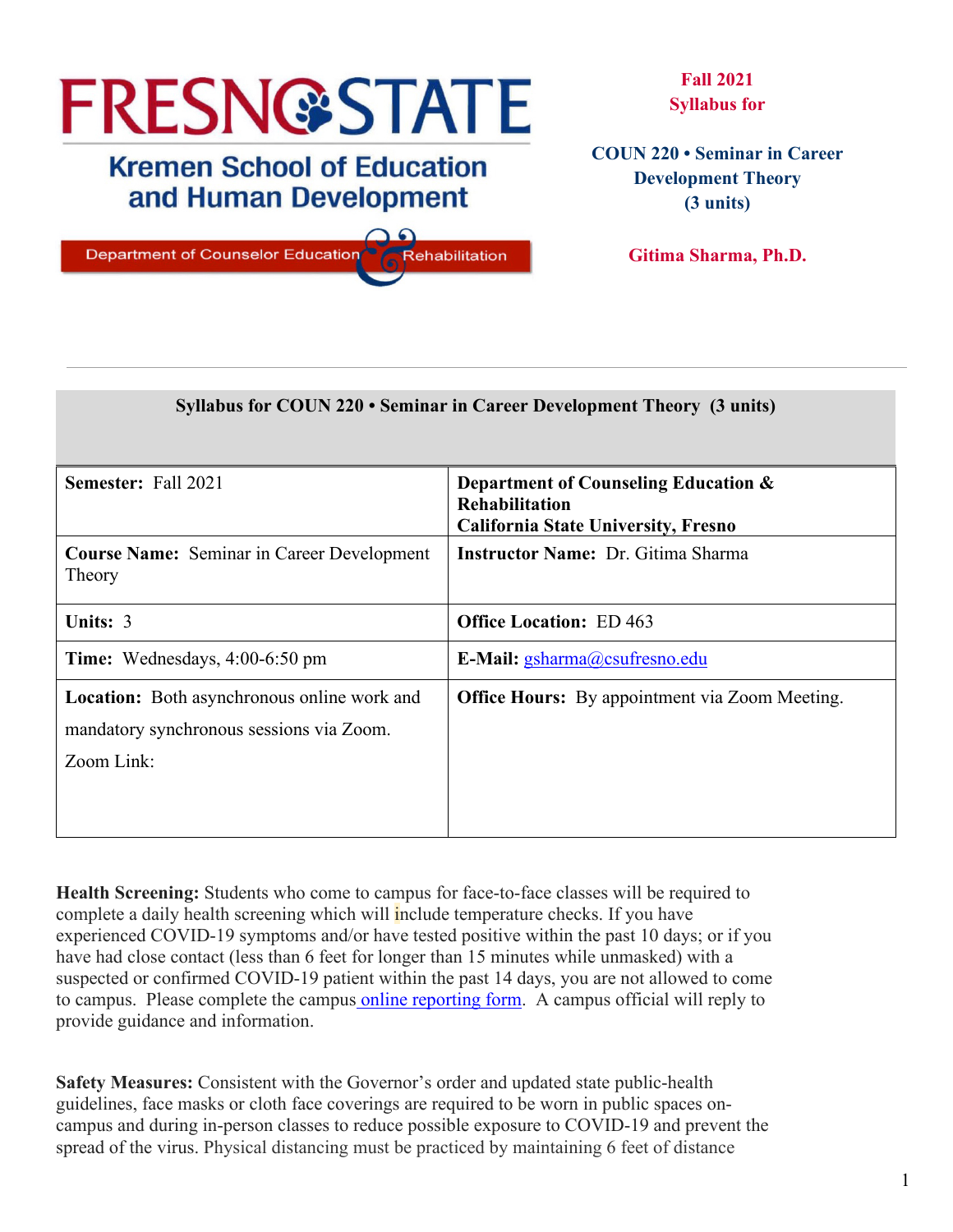between individuals. Good hygiene of hand washing for a minimum of 20 seconds or using hand sanitizer is required. Please avoid touching your face with unclean hands. Disposable face masks will be provided to anyone who arrives to campus without one.

Please see university website for the most updated information: [www.fresnostate.edu/coronavirus](http://www.fresnostate.edu/coronavirus)

#### **COURSE DESCRIPTION**

#### **CATALOG DESCRIPTION:**

Examination of career development theories and research for their implications in understanding career development generally and career counseling specifically.

#### **COURSE PREREQUISTE:**

COUN 174.

#### **REQUIRED COURSE MATERIALS:**

Niles, S.G, Harris-Bowlsbey, J., (2017). *Career Development Interventions*. Boston MA.

Pearson Education INC.

Students can buy hard-copy of the required text or access it via Immediate Access.

*\* Immediate Access Enrollment book. Automatically charged in 10 days. Students can opt out*

#### **RECOMMENDED JOURNALS FOR ADDITIONAL READINGS:**

Journal of Vocational Behavior Journal of Career Assessment Journal of Career Development Career Development Quarterly

## **COURSE SPECIFICS:**

Welcome to COUN 220, a three-unit seminar dedicated to enhancing your knowledge and skillset in career counseling. This course involves active reading based on guided notes, experiential learning activities, group projects, quizzes, and applying theory to practice-related assignments. Since this course comprises both asynchronous online work and mandatory synchronous sessions (N=7), most of the work that you will do will be online. We will meet via zoom on the dates mentioned in the course schedule. The course schedule can be found at the end of the syllabus. This course comprises five (5) modules. Each module comprises a specific textbook and additional readings, specific assignments, and guided notes. Students are welcome to proceed through all modules at their own pace, but it is important to submit all major assignments mentioned in this syllabus by their due dates to avoid a reduction in grades.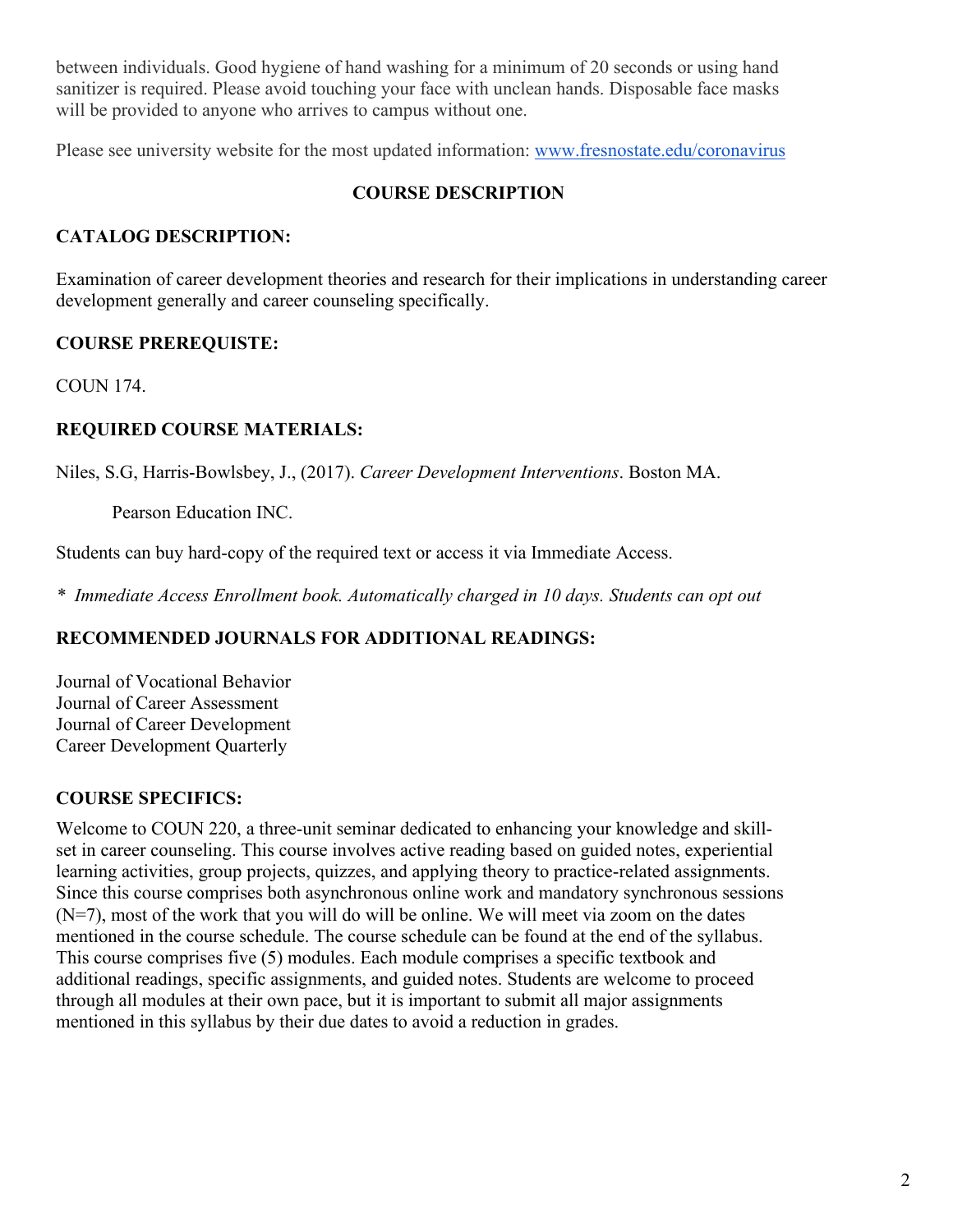## **LEARNING OBJECTIVES**

#### **Learning Objectives in line with the CTC Standards (The Commission on Teacher Credentialing) for Pupil Personnel Services Credential:**

- Objective 1: Compare and contrast major career development and decision-making theories and models. CTC 20, 23, 27
- Objective 2: Identify social, economic, and political trends that affect career development services in business, industry, education, agency, and private settings. CTC 20
- Objective 3: Relate career development counseling and cultural value systems to diverse populations and groups, e.g. re-entry students, racial, ethnic and gender minorities, disabled and gay/lesbian clients. CTC 3, 20, 23
- Objective 4: Develop an historical/philosophical perspective on the career counseling field. CTC 20
- Objective 5: Describe effective techniques for providing educational counseling to students and families about academic and career decisions, including the development of career development curriculum and academic planning. CTC 2, 19, 20, 23
- Objective 6: Identify appropriate research and evaluation methods in career development. CTC 20
- Objective 7: Apply ethical and legal procedures when using career development counseling and theory. CTC 6, 18, 20
- Objective 8: Examine career counseling strategies and methods. CTC 20
- Objective 9: Identify the variety of computer-based and noncomputer based career resources. CTC 20, 30
- Objective 10: Identify and become knowledgeable of the various assessment instruments and techniques used in the career counseling field. CTC 4, 20
- Prepare pupils for a range of options and opportunities after high school including the completion of a college and university education. CTC 19
- School counseling students will develop and evaluate a career development program or intervention targeted to address the needs of elementary and high school students. CTC 20

# **Learning Objectives in Line with CACREP (The Council for Accreditation of Counseling and related Programs) Standards:**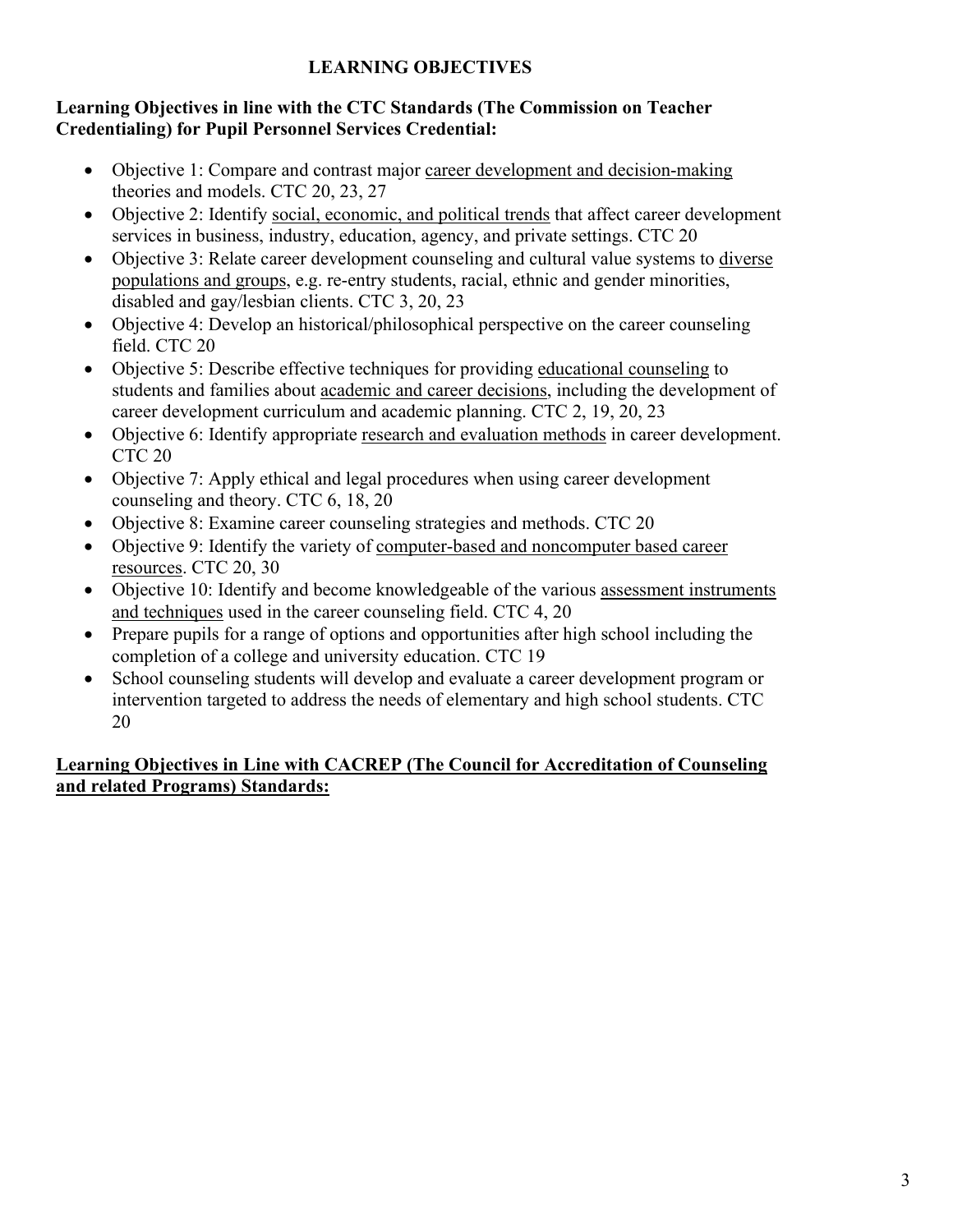| <b>CACREP</b><br>2016 | <b>Common Core</b><br><b>Curricular</b> | <b>Standard</b>                                                                                                                                                               | <b>Learning Activities &amp;</b><br><b>Experiences</b>                                                    | <b>Evaluation</b><br><b>Method</b>                                                                                                  |
|-----------------------|-----------------------------------------|-------------------------------------------------------------------------------------------------------------------------------------------------------------------------------|-----------------------------------------------------------------------------------------------------------|-------------------------------------------------------------------------------------------------------------------------------------|
| <b>Standard</b>       | <b>Category</b>                         |                                                                                                                                                                               |                                                                                                           |                                                                                                                                     |
| 2.F.4.a               | Career<br>Development                   | Models of career<br>development, counseling and<br>decision-making models                                                                                                     | Synchronous Sessions,<br>Open-Dialogue,<br>Discussion Posts, Guided<br>Notes, Assignments,<br>Group Work. | Discussion Post,<br>Guided Notes,<br>Career Self-<br>Assessment,<br>Career<br>Development<br>Interventions,<br>Quiz, Group<br>Paper |
| 2.F.4.b               | Career<br>Development                   | Approaches for<br>conceptualizing the<br>interrelationships among and<br>between work, mental well-<br>being, relationships, and other<br>life roles and factors              | Synchronous Sessions,<br>Open-Dialogue,<br>Discussion Posts, Guided<br>Notes, Assignments,<br>Group Work. | Group Paper                                                                                                                         |
| 2.F.4.c               | Career<br>Development                   | Processes for identifying and<br>using career, avocational,<br>educational, occupational and<br>labor market information<br>resources, technology, and<br>information systems | Synchronous Sessions,<br>Open-Dialogue,<br>Discussion Posts, Guided<br>Notes, Assignments,<br>Group Work. | Discussion Post,<br>Career Self-<br>Assessment                                                                                      |
| 2.F.4.d               | Career<br>Development                   | Approaches for assessing the<br>conditions of the work<br>environment on clients' life<br>experiences                                                                         | Synchronous Sessions,<br>Open-Dialogue,<br>Discussion Posts, Guided<br>Notes, Assignments,<br>Group Work. | Career Self-<br>Assessment,<br>Career<br>Development<br>Interventions,                                                              |
| 2.F.4.e               | Career<br>Development                   | Strategies for assessing<br>abilities, interests, values,<br>personality and other factors<br>that contribute to career<br>development                                        | Synchronous Sessions,<br>Open-Dialogue,<br>Discussion Posts, Guided<br>Notes, Assignments,<br>Group Work. | Quiz                                                                                                                                |
| 2.F.4.f               | Career<br>Development                   | Strategies for career<br>development program<br>planning, organization,<br>implementation,<br>administration, and evaluation                                                  | Synchronous Sessions,<br>Open-Dialogue,<br>Discussion Posts, Guided<br>Notes, Assignments,<br>Group Work. | Group Paper                                                                                                                         |
| 2.F.4.g.              | Career<br>Development                   | Strategies for advocating for<br>diverse clients' career and<br>educational development and<br>employment opportunities in a<br>global economy                                | Synchronous Sessions,<br>Open-Dialogue,<br>Discussion Posts, Guided<br>Notes, Assignments,<br>Group Work. | Guided Notes,<br>Career<br>Development<br>Interventions,<br>Group Paper                                                             |
| 2.F.4.h               | Career<br>Development                   | Strategies for facilitating<br>client skill development for<br>career, educational, and life-<br>work planning and<br>management                                              | Synchronous Sessions,<br>Open-Dialogue,<br>Discussion Posts, Guided<br>Notes, Assignments,<br>Group Work. | Career Self-<br>Assessment,<br>Group Paper                                                                                          |
| 2.F.4.i               | Career<br>Development                   | Methods of identifying and<br>using assessment tools and<br>techniques relevant to career<br>planning and decision making                                                     | Synchronous Sessions,<br>Open-Dialogue,<br>Discussion Posts, Guided<br>Notes, Assignments,<br>Group Work. | Career Self-<br>Assessment                                                                                                          |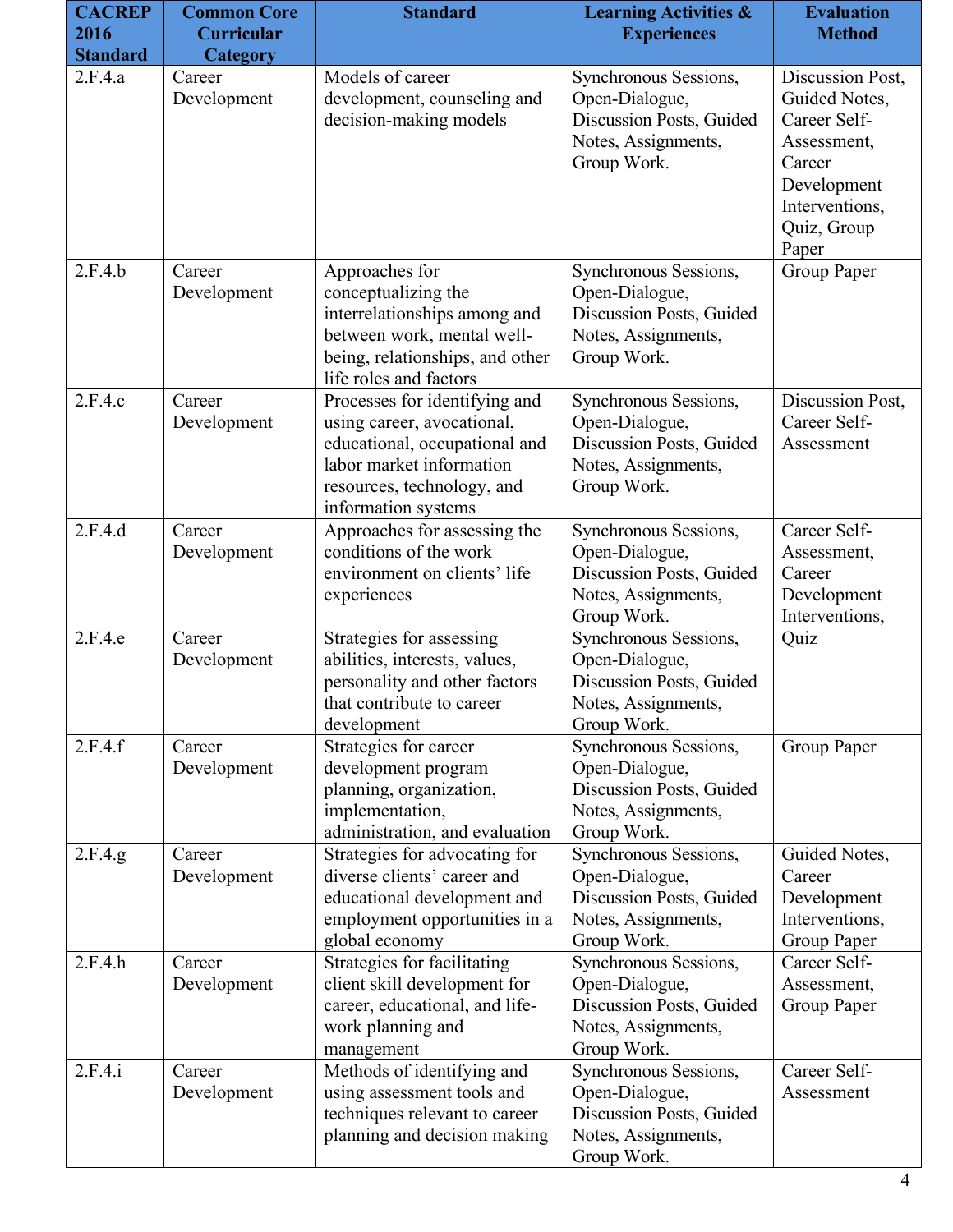| 2.F.4.i | Career      | Ethical and culturally relevant | Synchronous Sessions,    | Guided Notes, |
|---------|-------------|---------------------------------|--------------------------|---------------|
|         | Development | strategies for addressing       | Open-Dialogue,           | Career        |
|         |             | career development              | Discussion Posts, Guided | Development   |
|         |             |                                 | Notes, Assignments,      | Interventions |
|         |             |                                 | Group Work.              |               |

#### **TEACHING METHODS**

This course uses online modalities of both synchronous zoom sessions and asynchronous online work to help you achieve the above-mentioned learning objectives. The teaching methods include engaging in opendialogue via zoom sessions, discussing reading materials, writing guided notes, participating in small-group discussions, participating in online discussion posts, working on group projects, and other experiential learning assignments.

#### **MAJOR ASSIGNMENTS**

#### **1. GUIDED NOTES (N= 5)**

**Due date:** 09/08/2021, 09/29/2021, 10/20/2021, 11/03/2021, 12/01/2021 **Points Allocation:** 30 points

**Assignment Description:** Students will engage in writing guided notes for each of the five modules based on the readings done. Each guided note will follow the format provided on google document uploaded on canvas under "Welcome to COUN 220" module. The intent of this assignment is to support students in the process of active reading and using what they learn to serve their future clients in diverse counseling settings. These reports will be 6 points each (CACREP 2.F.4.a, CACREP 2.F.4.g, CACREP 2.F.4.j).

#### **2. DISCUSSION POST**

#### **Due date:** 09/08/2021

**Points Allocation:** 10 points

**Assignment Description:** Students will engage in the discussion post titled "Creating a Community of Learning: Shared Space for Resources". The goal of this discussion post is to create a community of learning through which students can expand each-others' knowledge about the various educational and community resources available for career counseling such as career websites, resources to develop career portfolio, online career assessments, counseling resources, and inspiring TED Talks and videos on career development. Specifically, students are required to: 1. Post their own picture with few lines describing their career aspirations to help their peers to get to know each other; 2. Post a resource along with 2 to 3 paragraphs describing the utility of that resources; and 3. Comment on what they learned from one more peer who shared a resource that is helpful for students themselves or the clients they aspire to serve (CACREP 2.F.4.a, CACREP 2.F.4.c).

#### **3. INTERVIEW TRANSCRIPT**

**Due date:** 09/22/2021 **Points Allocation:** 10 points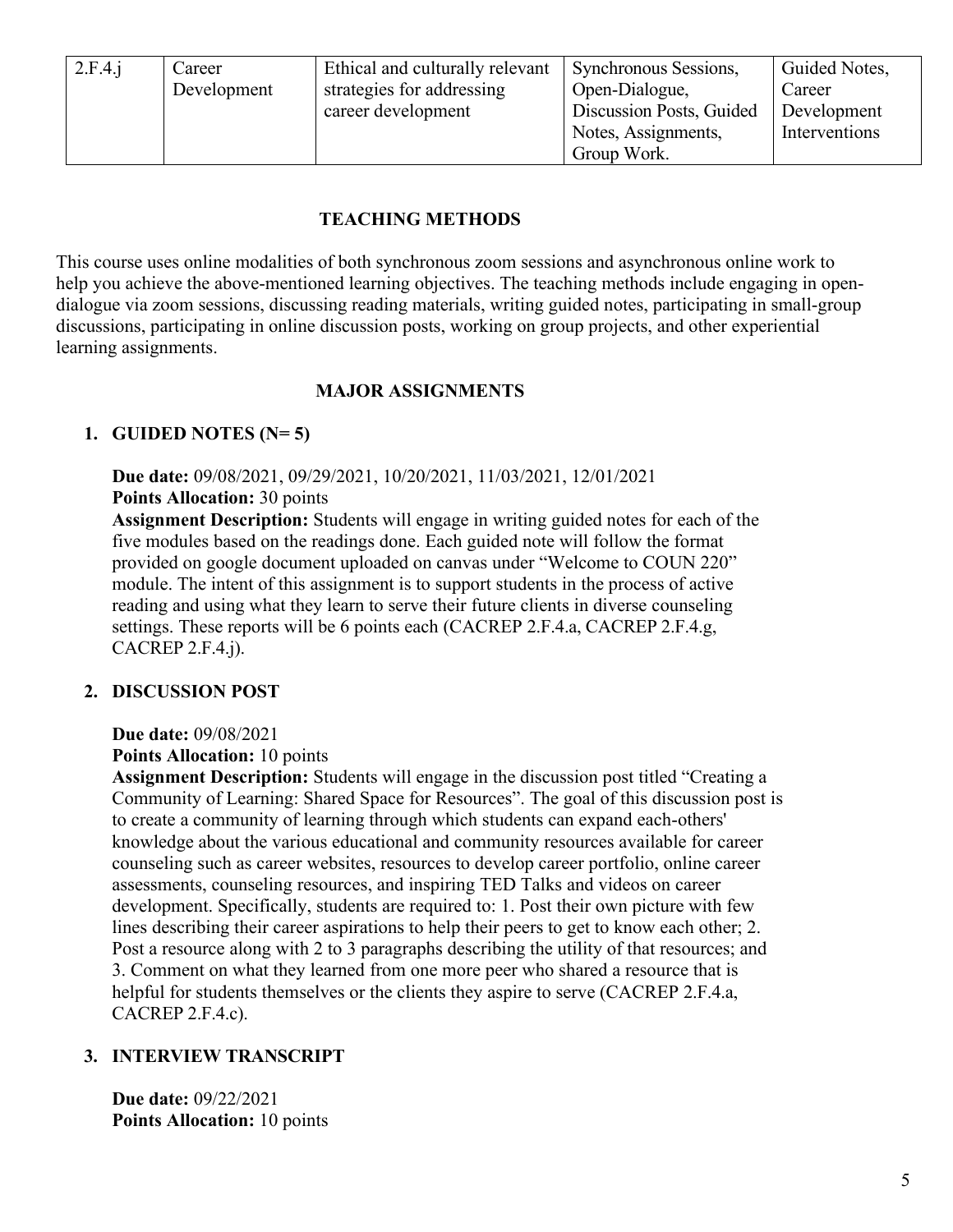**Assignment Description:** Rooted in Career Constructivism and Narrative theory as well as the concept of sense of purpose in relation to career development, students will conduct and transcribe an interview to expand the knowledge base on purpose-centered career counseling interventions. For this assignment, students will first select a participant who belongs to the age-group they chose at the beginning of this course for their group project. They will then seek the participant's voluntary consent and only when the participant signs the consent form (for minors, parents have to sign the parental consent too), students can schedule interview. Students must record this interview to transcribe it later on. The transcripts need to be verbatim with exact responses of students and their participants. Students will submit the transcript along with informed consent for this assignment. The interview questions focus on the constructs of career development, aspirations, sense of purpose, and ability to persevere on career path. The interview protocol for this assignment can be found on canvas.

#### **4. BASIC CONCEPTS QUIZ**

**Due date:** 09/29/2021

**Points Allocation:** 10 points

**Assignment Description:** Students will participate in a brief 10 multiple-choice questions quiz that will focus upon the basic career concepts and theories that they have learned so far (CACREP 2.F.4.a, CACREP 2.F.4.e).

#### **5. CAREER SELF-ASSESSMENT**

**Due date:** 10/20/2021

**Points Allocation:** 10 points

**Assignment Description:** To develop interpretation and report writing skills, each student will submit a career self-assessment report based upon their career assessment results. First, students are required to take at least one career assessment or test (e.g., the SDS, the SII, the MBTI). Second, students are required to review career counseling theories and select one that they can use to explain their own career development. Lastly, students are required to submit a report on their own career self-assessment responding to the following two questions: 1. Explanation on the career assessment focusing upon the utility of the career assessment and the insights gained after taking it; and 2. Description on the career counseling theory that resonates the most with students' own values, personal identity, counseling identity, and clients they aspire to serve. Attention should be paid to issues such as the underlying tenets of this theory, the importance of the counselor-client alliance, related interventions, and strategies for addressing the career concerns of diverse client populations, and the theory's strengths and limitations. The report should be 5 to 7 pages (double-spaced) with at least 3 references cited in accordance with APA formatting (CTC 4, CTC 20, CACREP 2.F.4.a, CACREP 2.F.4.c, CACREP 2.F.4.d, CACREP 2.F.4.h, CACREP 2.F.4.i).

#### **6. GROUP PAPER ON INTEGRATING CAREER CONCEPTS, THEORIES, AND INTERVENTIONS**

**Due date:** 11/03/2021 **Points Allocation:** 20 points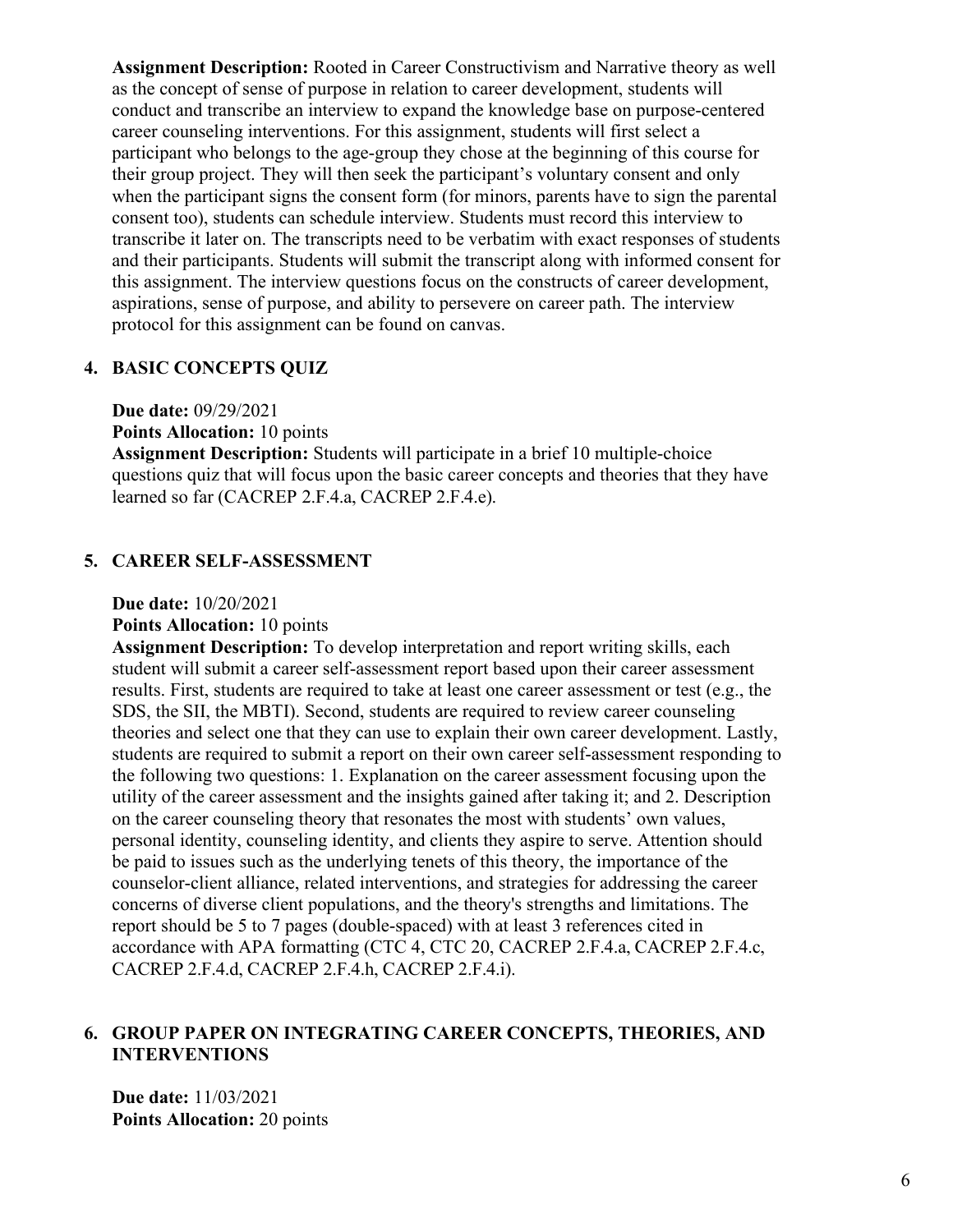**Assignment Description:** At the beginning of this course, students will be divided into three groups based on their interests in serving adolescents, emerging adults, or adults. Each group will be required to utilize the interview transcripts that students have already worked on and write a group paper on purpose-focused career development. According to several career theorists, career is a way for people to express their life's purpose, and people often choose careers that can provide them a deeper sense of purpose in life (Kosine et al., 2008; Niles & Harris-Bowlsbey, 2013; Savickas, 2012). Though everyone's career decisions might not align with their life's purpose, research has repeatedly shown that purpose is central to people's career satisfaction, career decision self-efficacy, motivation, and persistence amidst various difficulties (e.g., Kosine et al., 2008; Sharma & de Alba, 2018). Through engaging in this assignment, students will submit a group paper explaining the following topics: a) Rationale for integrating the existential concept of purpose in career development; b) Conceptualization of sense of purpose and its role among people from diverse backgrounds and age-groups; c) Overview of career theories that have focused upon the concept of purpose (e.g., Narrative theory, Career Constructivism, Super's theory); d) Research on purposefocused career development along with explaining the findings from the interviews conducted; and e) Recommendations on how to strengthen people's sense of purpose (focusing on the age group assigned) through individual or group level interventions and systemic-level advocacy efforts. This paper should be a minimum of 10 pages long (double-spaced; excluding references; including title page, abstract, and any table you might want to include), must integrate the qualitative findings gathered from interviews, APA-style, and with a minimum of 7 citations of peer-reviewed articles and book chapters (CTC 8, CTC 20, CACREP 2.F.4.a, CACREP 2.F.4.b, CACREP 2.F.4.f, CACREP 2.F.4.g CACREP 2.F.4.h).

#### **7. CAREER DEVELOPMENT INTERVENTIONS SHARED VIA PADLET**

#### **Due date:** 12/01/2021

#### **Points Allocation:** 10 points

**Assignment Description:** Students will participate in asynchronous activity using the Padlet link posted on canvas. The goal of this assignment is for each student to share two career development interventions that can support the clients in either K-12 school settings, higher education, or community agencies. Along with posting 1 to 2 paragraphs describing each intervention, students are also required to post an article, website link, video link, assessment link that helped them to understand this intervention. Students are especially encouraged to share systemic-level and individual-level interventions that can help them advocate for clients from under-represented and minority backgrounds. Through engaging in this assignment, students will contribute to their peers' understanding about various career development interventions that can be implemented in diverse settings (CTC 8, CTC 20, CACREP 2.F.4.a, CACREP 2.F.4.d, CACREP 2.F.4.g, CACREP 2.F.4.j).

#### **ADDITIONAL INSTRUCTIONS**

• **Synchronous Sessions Attendance:** Please note, that attendance is required in all synchronous zoom sessions. Please email me if you cannot attend the synchronous zoom session, explaining the reason behind your absence. Absence in more than 2 zoom sessions can lead to reduced grade.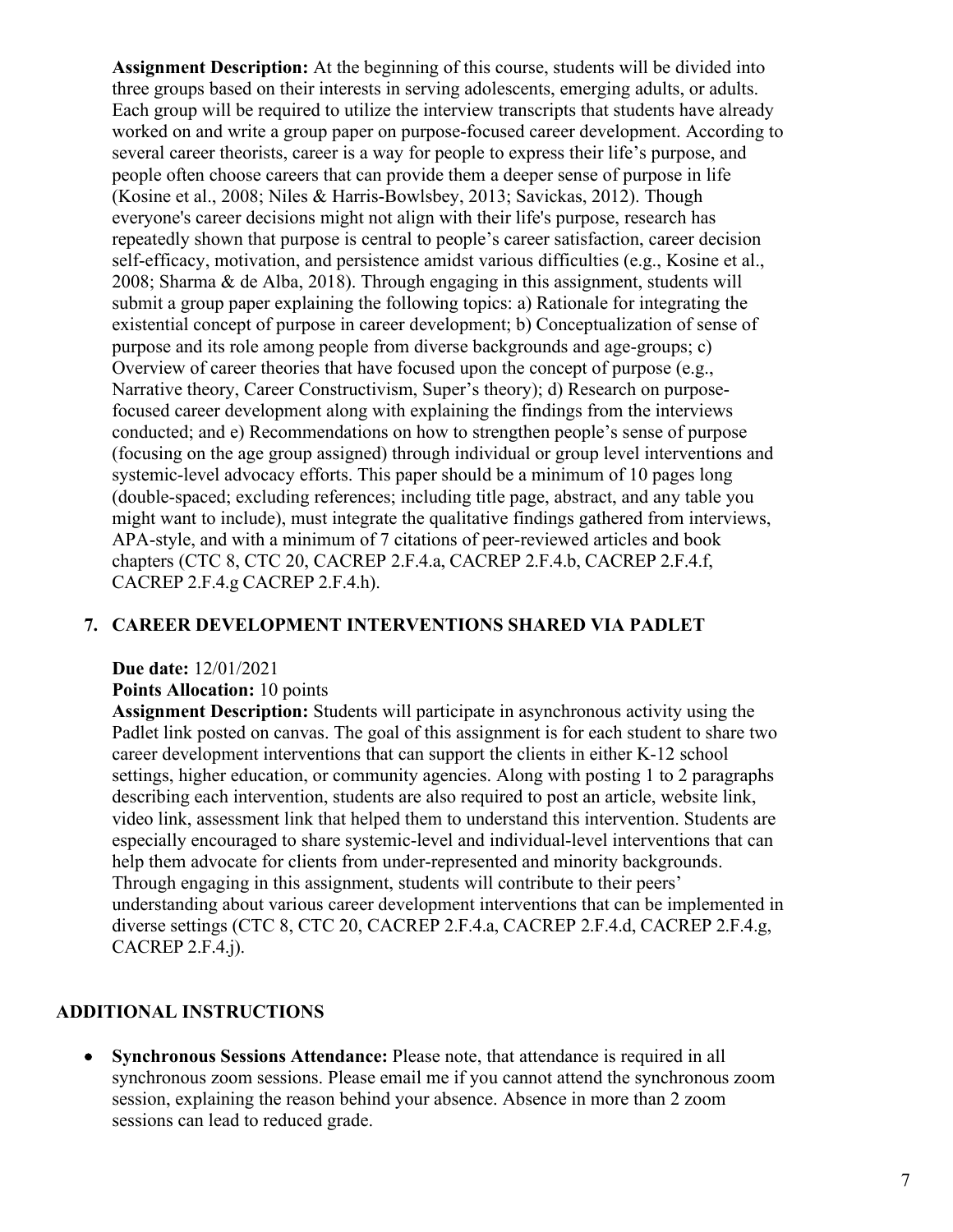- **Communication:** Please do not hesitate to email me whenever you want to seek consultation or advise. When sending an email, you must type the course name in subject line along with your full name (e.g., COUN 220 – Gitima Sharma). I will respond to your email within 2 week days but since it can take up to 2 days to respond to your email, please email any inquiry ahead of time. My email id is [gsharma@csufresno.edu](mailto:gsharma@csufresno.edu)
- **Zoom Sessions**: This course requires the use of Zoom, which is a video and web conferencing program that can be used for any type of online meeting. Zoom functionality includes synchronous (live) or asynchronous (pre-recorded) lectures, online class meetings, virtual office hours, student presentations, etc. For additional details and guidelines on using Zoom, review the **[Zoom at Fresno State Start Guide](https://docs.google.com/document/d/1v_i9yy_5uvVod4xEKfAl4t6ietclLJ0Grw3Npdokro0/edit?usp=sharing)**. Access your Zoom account using this link: **[fresnostate.zoom.us](http://fresnostate.zoom.us/)**

#### **GRADING POLICY**

Final grades will be based on the traditional grade scale  $(90\% \le A, 80 - 89\% = B, 70 - 79\% = C, 69\% \ge F/$ failing). Any curve in the grading scale would be in your favor. All assignments are due by 11:59 p.m. PST on the day assigned.

Late work policy: Please note there will be a penalty for late work. For every day late, 20% of the total possible points will be deducted until no points are left.

#### **Grading Summary:**

| A. Guided Notes (5 reports)         | 30 points $({}_{\sim}30\%)$ |
|-------------------------------------|-----------------------------|
| B. Discussion Post $# 1$            | 10 points $(\sim 10\%)$     |
| C. Interview Transcript             | 10 points $(\sim 10\%)$     |
| D. Quiz                             | 10 points $(\sim 10\%)$     |
| E. Career Self-Assessment           | 10 points $({\sim}20\%)$    |
| F. Group Paper                      | 20 points $({\sim}20\%)$    |
| G. Career Development Interventions | 10 points $({\sim}10\%)$    |
|                                     |                             |

#### **TOTAL: 100 points (~ 100%)**

#### **COURSE POLICIES & SAFETY ISSUES**

#### **1. Immediate Access Syllabus Information**

**There are two primary types of access** – Ebook only and Ebook with adaptive materials. Each will have their own access instructions.

**EBOOK WITH ADAPTIVE MATERIALS** – These are courses that have the EBOOK AND ADAPTIVE supplemental materials for homework, tests, quizzes or other adaptive components that may be assigned by the Professor. The following is a list of adaptive tools:

Connect, Mastering, MyLabs (MAL, MyFinLab, MyMathLab, MyAcctLab, MyStatLab), Smartworks (SW5), ALEKS, Mindtap, Inquizitive, REVEL, WileyPlus

Access to these materials is usually a link made available by the publisher inside Canvas –If a code is needed to access these materials, it is located in the "Immediate Access (IA)" emails sent to enrolled students.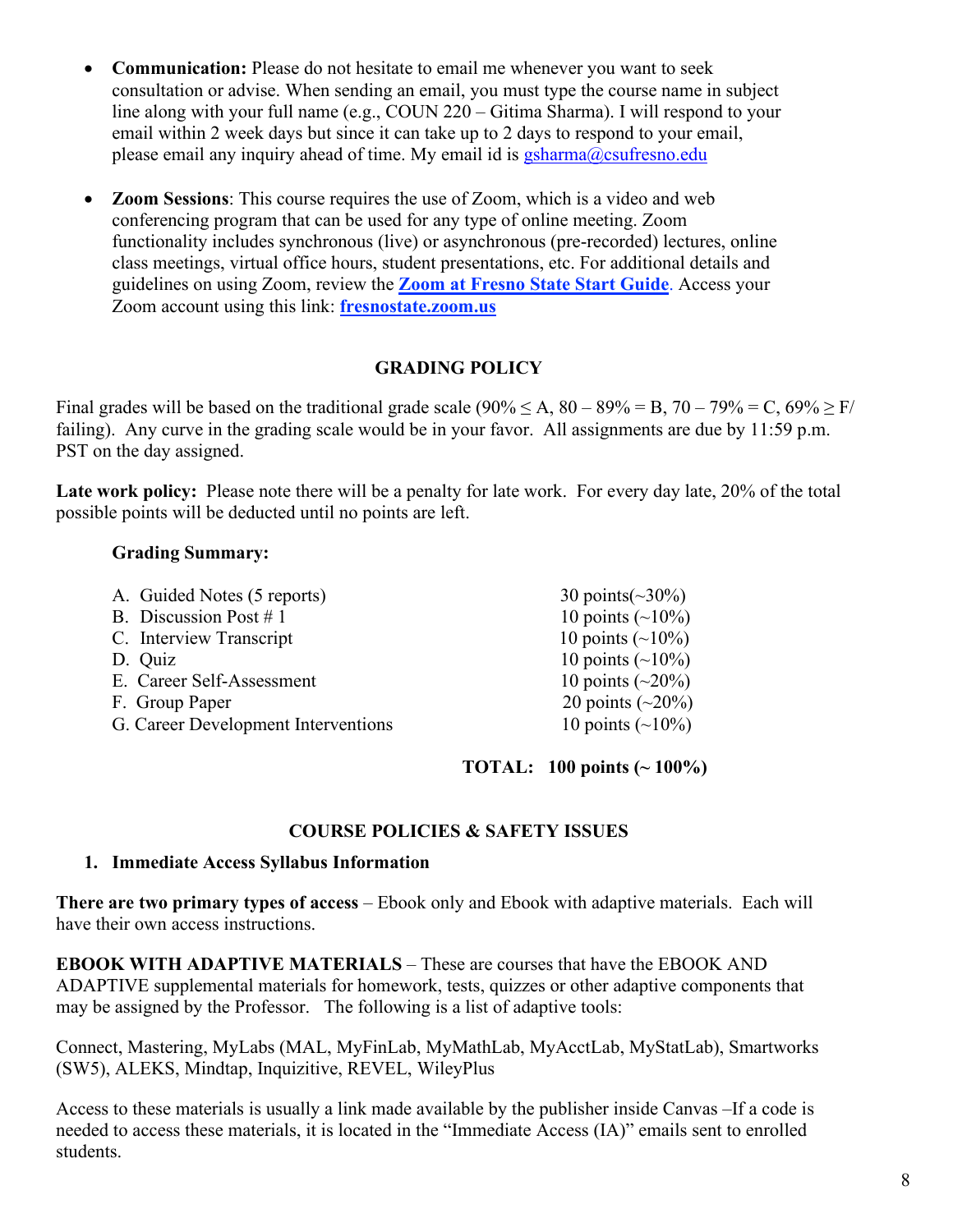**EBOOK ONLY COURSES** – These are courses where no adaptive materials are used. To access these materials, students click on the "IA Bookshelf" tab inside the Professor's Canvas page. The material should be active with the words "Read Now". Students will need to set-up a VitalSource Bookshelf account if they do not already have one. Once an account is created, the material will be available through Canvas or by going directly to the VitalSource website and signing in.

Some main points:

- Enrolling into an Immediate Access (IA) course means that all or some of the materials are delivered to students digitally through the professor's Canvas system.
- All Immediate Access (IA) communication will be delivered to the student's Fresno State email account…It is the STUDENT'S RESPONSIBILITY to read all communication coming from the Bookstore. They should look for email headers such as "IMPORTANT INFORMATION" or "REMINDERS" and check the SPAM folder!
- ALL IA materials are free for the first few days of the start of the semester to all students enrolled. After the opt-out date of the term, students who did not OPT OUT of the materials will be charged on their Fresno State student account the cost of the materials. This information can be found in their welcome letter email from the Bookstore. If they did not receive an email, please contact [ecarmona@mail.fresnostate.edu](mailto:ecarmona@mail.fresnostate.edu)
- OPTING OUT means that students DO NOT want the materials delivered digitally and that THEY are responsible to get the materials on your own – usually at a higher cost. If they OPT OUT, their digital access will be revoked. **IMPORTANT!** If students OPT OUT of the program, they will also OPT OUT of the required ADAPTIVE materials including their homework, quizzes, tests, etc... This access will be turned off after the last date to opt-out for the semester.
- We ask students to NOT purchase digital materials directly from the Publisher website or make any other purchase that would require them to enter a credit card for that purchase. This will result in a DOUBLE charge! If they are OPTED IN, the campus will bill their Fresno State student account.
- **It is the STUDENT'S responsibility to OPT OUT.** Once they click on the OPT OUT link in their Professor's Canvas page, they will receive a confirmation email within 24 hours. If they did not receive an email, please contact [ecarmona@mail.fresnostate.edu](mailto:ecarmona@mail.fresnostate.edu)
- DO NOT pay for your materials through Canvas!!! If the link provided requires an "ACCESS" CODE" it will be delivered to the student in their Fresno State email account from the Bookstore. ALL CHARGES will be billed to their Fresno State student account.
- Students may pay on their Fresno State student account either online or at Joyal Administration.

**\*\***To make an on-line payment, go to https://my.fresnostate.edu, click on Student Self Service>Student Center>My Finances>View eBills/Make a Payment.

**\*\***To see your current balance, go to Student Self Service>Student Center>My Finances>Account Inquiry.

- If students are on financial aid, scholarship or other benefit programs they are still obligated to pay on their account…They should put this money aside.
- If students enroll **after** the Opt-out date, they will have **24 hours** to review the materials and OPT OUT of the program if they choose to purchase elsewhere.
- Any questions about the IA program can be directed to [ecarmona@mail.fresnostate.edu](mailto:ecarmona@mail.fresnostate.edu)
- If students have issues with accessing the materials, we ask students to contact their Professor first to confirm professors have made the content available to students in their Canvas page. We ask students to use a web browser like Chrome or Firefox (DO NOT use Safari), and to make sure their pop-up blockers are off. If they still have issues, please direct them to the Bookstore or contact [ecarmona@mail.fresnostate.edu](mailto:ecarmona@mail.fresnostate.edu) for further assistance.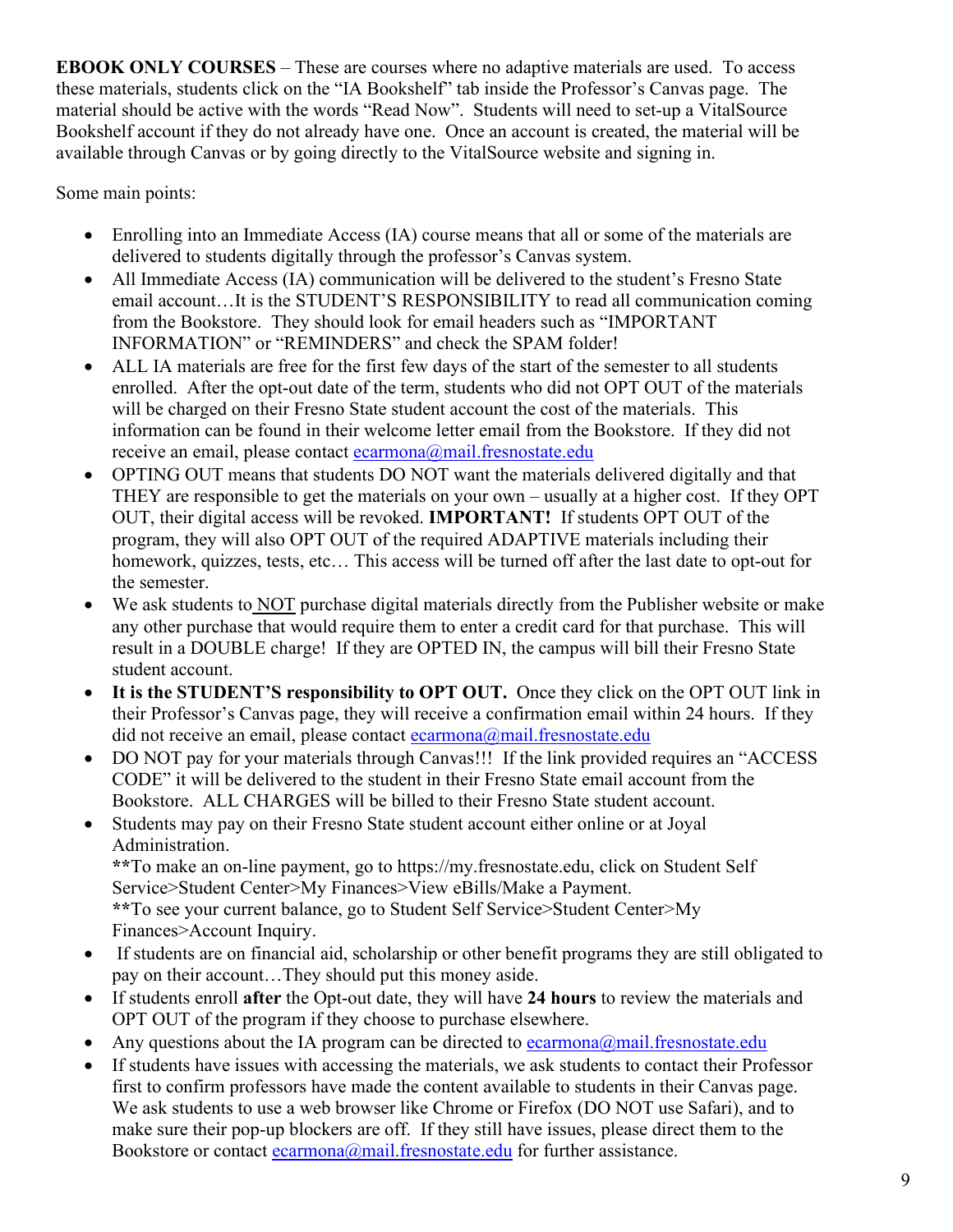- 2. **Prohibitions:** The use of audio/video recording of course lectures and class sessions is prohibited. (Note: *federal and state laws on student disability supersede the class policy on access to lecture/material*).
- 3. **Plagiarism Detection:** The campus subscribes to Turnitin and the SafeAssign plagiarism prevention service through CANVAS, and you will need to submit written assignments to Turnitin/SafeAssign. Student work will be used for plagiarism detection and for no other purpose. The student may indicate in writing to the instructor that he/she refuses to participate in the plagiarism detection process, in which case the instructor can use other electronic means to verify the originality of their work. Turnitin/SafeAssign Originality Reports **WILL NOT be available for your viewing.**
- 4. **Diversity Statement:** It is my intent as this course instructor that learners from all diverse backgrounds and perspectives be well served by this course, that the diversity that learners bring to this course be viewed as a resource, strength and benefit. It is my intent to present materials and activities that are respectful of diversity: gender, sexuality, disability, age, socioeconomic status, ethnicity, race, and culture. Please let me know ways to improve the effectiveness of the course for you personally or for other students or student groups. If you experience disrespect or discrimination in this course, please report your experiences to me. Anything shared with me privately will be confidential. Your suggestions are truly encouraged and appreciated.

#### **5. Communication and Netiquette Statement:**

Keep the following guidelines in mind as you voice your opinion and personal thoughts:

- *a. Identify yourself by your real name. Be mindful of your personal safety, and avoid including personal information, such as phone numbers or addresses, in discussion. forums. All online communications should be transmitted with the intent to inform, inspire, etc. - not to offend or breach personal privacy. Never use private information about other individuals and be sensitive to the information you share about yourself.*
- *b. Write in the first person (this is your opinion).*
- *c. Use humor, joking, or sarcasm with caution. We often rely on non-verbal cues such as facial expressions to communicate joking or sarcasm, but these cues are not always clear in an online environment. These cues can be simulated with emoticons to reduce misunderstandings.*
- *d. What you write is public—respect your audience and be mindful of proper netiquette. Netiquette, also known as 'net etiquette,' includes using language free of profanity, proper tone and mechanics (including full sentences), as well as courtesy and respect for others' opinions. Instructors may interpret breaches of netiquette as "disruptive behavior."*
- *e. Be Professional, Clear and Respectful. Clear and effective writing translates to clear and effective communication. Writing the way you would speak is a good rule of thumb, use a positive tone and adhere to the same rules you would follow in face-toface communications. As well, use proper grammar, spelling, and formatting checking all communications before sending. Check messages and respond in a prompt manner. Your professional image is an important part of credibility and all of your communications will factor into the big picture.*
- *f. Read and Formulate Communications Carefully. Take the time to think about the information contained in all of your online communications. This will allow you to*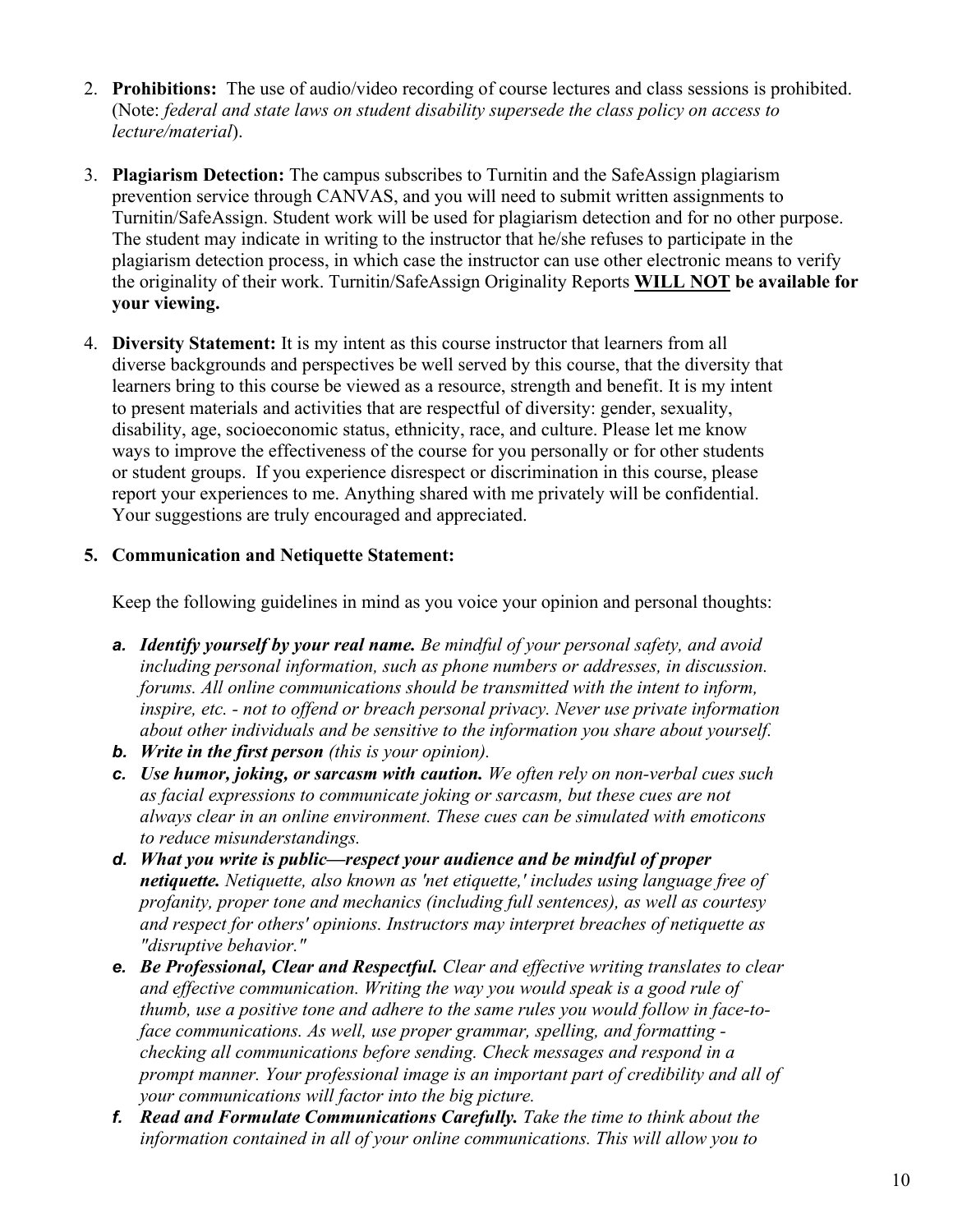*thoughtfully consider all points, reduces confusion and prepares you for a valid response. You can in return, research your facts and provide citations for information stated in your communications. This promotes a robust academic environment and adds credibility to any course. Re-read all communications before sending to avoid emotional and or "all capital letter" statements and keep communications meaningful and to the point.*

- *g. Be Tolerant and Cooperative. Keep in mind that every student is participating to learn and anyone can make a simple mistake in research, knowledge or communication. Address the idea/concept, not the person. Keep an open mind and focus on the task at hand - learning. When adverse conditions arise and communications get strained - try to help rather than hinder. True cooperation means working together to the same end - everyone wants to be successful in any given course.*
- *h. Use Proper Headings and Subject Lines. Emails and Discussion Forum topics should have subject lines that reflect the content of your message.*

#### **UNIVERSITY POLICIES AND SERVICES**

#### **1. Intellectual Property provision**

As part of your participation in virtual/online instruction, please remember that the same student conduct rules that are used for in-person classrooms instruction also apply for virtual/online classrooms. Students are prohibited from any unauthorized recording, dissemination, or publication of any academic presentation, including any online classroom instruction, for any commercial purpose. In addition, students may not record or use virtual/online instruction in any manner that would violate copyright law. Students are to use all online/virtual instruction exclusively for the educational purpose of the online class in which the instruction is being provided. Students may not re-record any online recordings or post any online recordings on any other format (e.g., electronic, video, social media, audio recording, web page, internet, hard paper copy, etc.) for any purpose without the explicit written permission of the faculty member providing the instruction. Exceptions for disability-related accommodations will be addressed by Services for Students with Disabilities (SSD) working in conjunction with the student and faculty member.

#### **2. Contact information for Department Chair**

If there are questions or concerns that you have about this course that you and I are not able to resolve, please feel free to contact the Chair of the Counselor Education and Rehabilitation Department to discuss the matter:

Dr. Jenelle Pitt [\(jepitt@mail.fresnostate.edu;](mailto:jepitt@mail.fresnostate.edu) Office Phone: (559) 278-0304)

**3. Students with Disabilities:** If you have special needs as addressed by the Americans with Disabilities Act (ADA) and need course materials in alternative formats, notify your course instructor immediately. Reasonable efforts will be made to accommodate your special needs. *Documentation of recommendations for accommodations from the Student Services Office should be submitted by the end of the second week of class to allow the instructor reasonable time to make accommodations.* Upon identifying themselves to the instructor and the university, students with disabilities will receive reasonable accommodation for learning and evaluation. For more information, contact Services to Students with Disabilities in the Henry Madden Library, Room 1202 (278-2811).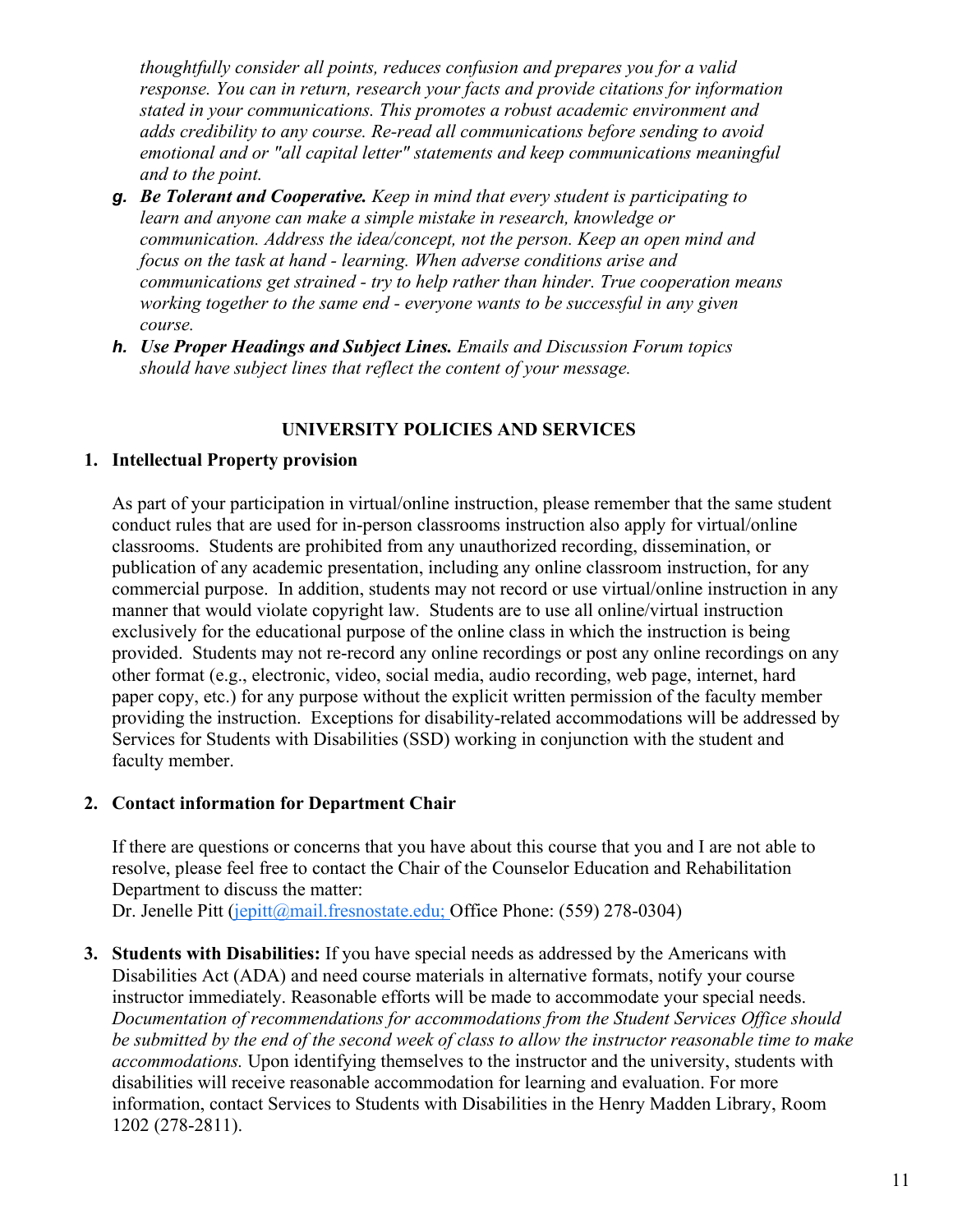- **4. Honor Code:** "Members of the Fresno State academic community adhere to principles of academic integrity and mutual respect while engaged in university work and related activities." You should:
- a) understand or seek clarification about expectations for academic integrity in this course (including no cheating, plagiarism and inappropriate collaboration)
- b) neither give nor receive unauthorized aid on examinations or other course work that is used by the instructor as the basis of grading.
- c) take responsibility to monitor academic dishonesty in any form and to report it to the instructor or other appropriate official for action.
- **5. Cheating and Plagiarism:** Cheating is the actual or attempted practice of fraudulent or deceptive acts for the purpose of improving one's grade or obtaining course credit; such acts also include assisting another student to do so. Typically, such acts occur in relation to examinations. However, it is the intent of this definition that the term 'cheating' not be limited to examination situations only, but that it include any and all actions by a student that are intended to gain an unearned academic advantage by fraudulent or deceptive means. Plagiarism is a specific form of cheating which consists of the misuse of the published and/or unpublished works of others by misrepresenting the material (i.e., their intellectual property) so used as one's own work. Penalties for cheating and plagiarism range from a 0 or F on a particular assignment, through an F for the course, to expulsion from the university. For more information on the University's policy regarding cheating and plagiarism, refer to the Class Schedule (Legal Notices on Cheating and Plagiarism) or the University Catalog (Policies and Regulations).

For additional information on the University's policy regarding cheating and plagiarism, refer to the Class Schedule (Legal Notices on Cheating and Plagiarism) or the University Catalog (Policies and Regulations). You may also refer to the online [required syllabus policy statement](http://www.csufresno.edu/academics/documents/RequiredSyllabusPolicyStatements_001.doc)  [page](http://www.csufresno.edu/academics/documents/RequiredSyllabusPolicyStatements_001.doc)

[\(http://www.csufresno.edu/academics/documents/RequiredSyllabusPolicyStatements\\_001.doc\)](http://www.csufresno.edu/academics/documents/RequiredSyllabusPolicyStatements_001.doc)

- **6. Code of Ethics:** Students should refer to the Ethics Codes of the ACA, ACCA, ASCA, CAMFT, and AAMFT for ethical guidelines regarding plagiarism. For a definition and examples of plagiarism, students can refer to the APA *Publication Manual*. **In summary, use quotation marks and appropriate referencing in citing works / words / concepts other than your own.**
- **7. Avoid Disruptive Behavior:** "The classroom (including zoom synchronous sessions) is a special environment in which students and faculty come together to promote learning and growth. It is essential to this learning environment that respect for the rights of others seeking to learn, respect for the professionalism of the instructor, and the general goals of academic freedom are maintained. Differences of viewpoint or concerns should be expressed in terms which are supportive of the learning process, creating an environment in which students and faculty may learn to reason with clarity and compassion, to share of themselves without losing their identities, and to develop an understanding of the community in which they live. Student conduct which disrupts the learning process shall not be tolerated and may lead to disciplinary action and/or removal from class."
- **8. Copyright Policy:** Copyright laws and fair use policies protect the rights of those who have produced the material. The copy in this course has been provided for private study, scholarship, or research. Other uses may require permission from the copyright holder. The user of this work is responsible for adhering to copyright law of the U.S. (Title 17, U.S. Code). To help you familiarize yourself with copyright and fair use policies, the University encourages you to visit its [Copyright](http://libguides.csufresno.edu/copyright)  [Web Page](http://libguides.csufresno.edu/copyright) [https:/library.fresnostate.edu/info/copyright-policy](https://library.fresnostate.edu/info/copyright-policy)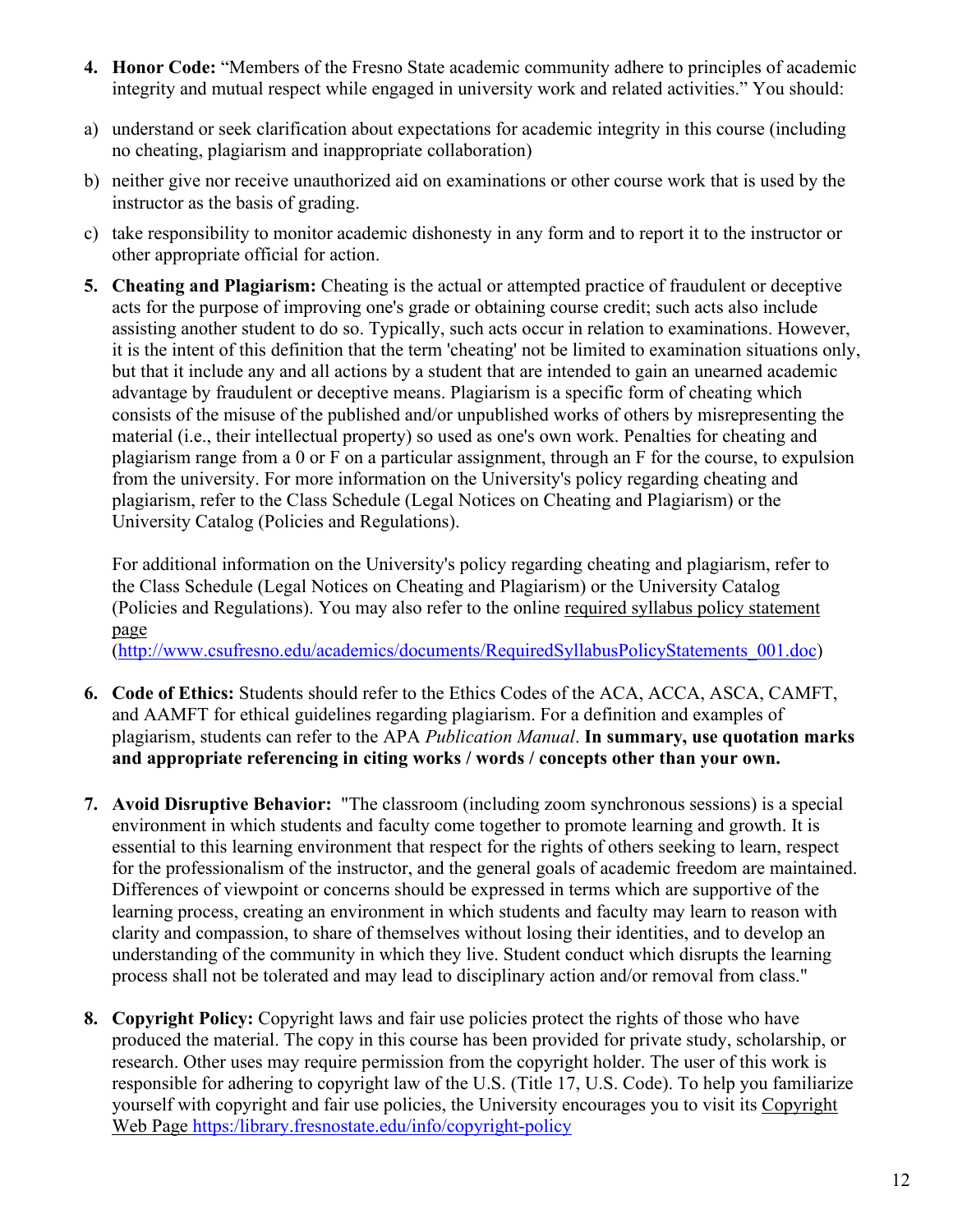**9. Technology Innovations for Learning & Teaching (TILT)** course web sites contain material protected by copyrights held by the instructor, other individuals or institutions. Such material is used for educational purposes in accord with copyright law and/or with permission given by the owners of the original material. You may download one copy of the materials on any single computer for non-commercial, personal, or educational purposes only, provided that you (1) do not modify it, (2) use it only for the duration of this course, and (3) include both this notice and any copyright notice originally included with the material. Beyond this use, no material from the course web site may be copied, reproduced, re-published, uploaded, posted, transmitted, or distributed in any way without the permission of the original copyright holder. The instructor assumes no responsibility for individuals who improperly use copyrighted material placed on the web site.

#### **10. For free tutoring on campus, contact the [Learning Center](http://www.fresnostate.edu/learningcenter)**

[\(http://fresnostate.edu/studentaffairs/lrc\)](http://fresnostate.edu/studentaffairs/lrc) in the Collection Level (basement level) of the Henry Madden Library. You can reach them by phone at 559.278.3052.

**11. Our campus has developed [SupportNet](http://fresnostate.edu/studentaffairs/lrc/supportnet/)** [\(http://fresnostate.edu/studentaffairs/lrc/supportnet\)](http://fresnostate.edu/studentaffairs/lrc/supportnet) to connect students with specific campus resources promoting academic success. Students may be referred to it if you believe they need the services provided by SupportNet to succeed in your course.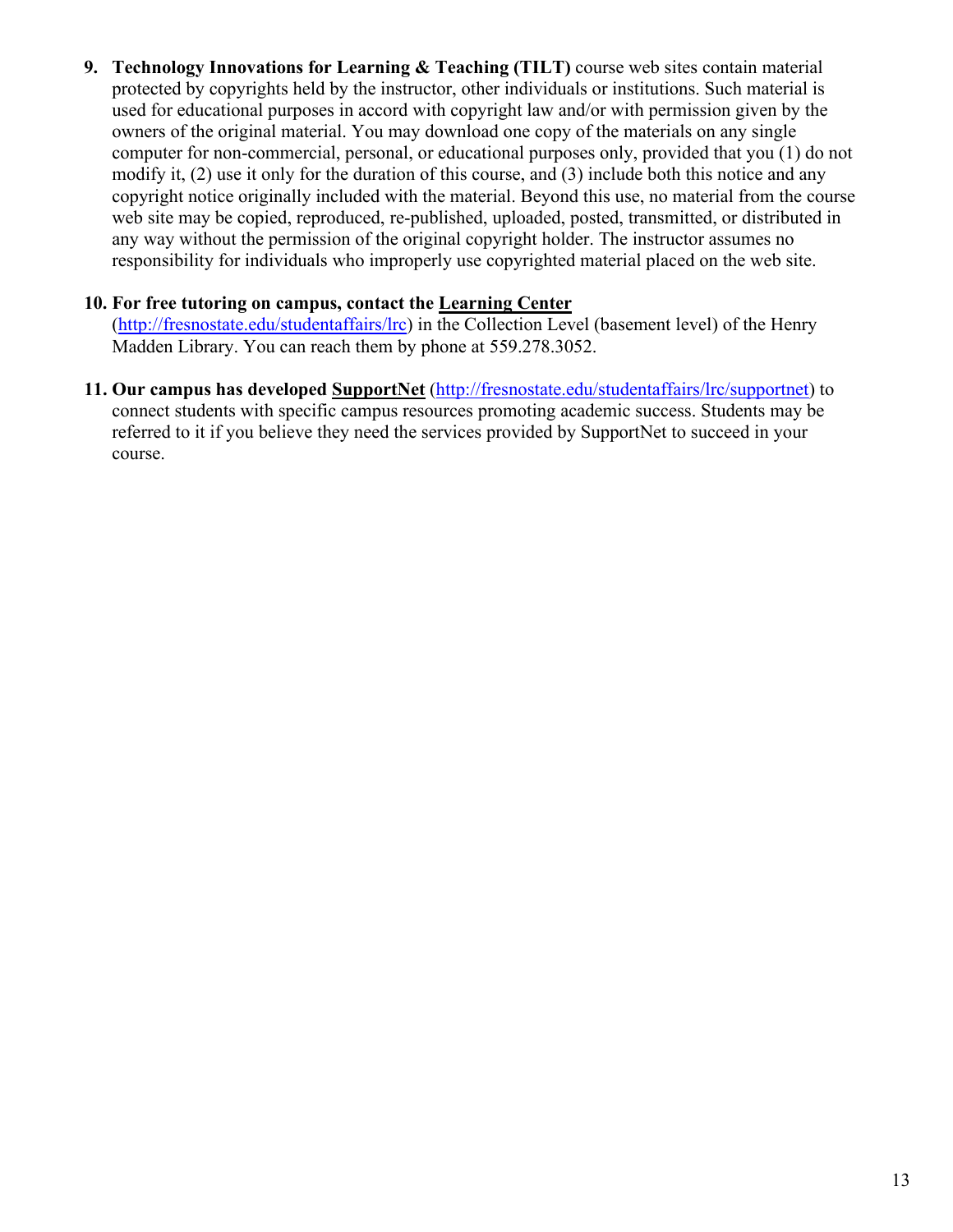# **COURSE SCHEDULE**

# **(subject to change at the discretion of instructor)**

| <b>Week No. and</b><br><b>Date</b> | <b>Module Topic and Textbook Readings</b><br>(Students must complete all textbook as<br>well as additional readings on canvas<br>before synchronous session for that<br>module since synchronous session will<br>focus on experiential activities and<br>dialogues based on readings). | <b>Activity</b>                                | <b>Assignments Due</b>                                 |
|------------------------------------|----------------------------------------------------------------------------------------------------------------------------------------------------------------------------------------------------------------------------------------------------------------------------------------|------------------------------------------------|--------------------------------------------------------|
| Week $# 1$<br>08/25/2021           | <b>Welcome Module</b><br>Read Syllabus                                                                                                                                                                                                                                                 | Synchronous<br><b>Session held Via</b><br>Zoom |                                                        |
| Week #2<br>09/01/2021              | <b>Module 1</b><br><b>Textbook Readings: Chapter 1</b>                                                                                                                                                                                                                                 | Asynchronous<br>Learning: Online<br>work       |                                                        |
| Week $#3$<br>09/08/2021            | <b>Module 1</b><br><b>Textbook Readings: Chapter 15</b>                                                                                                                                                                                                                                | Synchronous<br><b>Session held Via</b><br>Zoom | <b>Guided Notes 1</b><br>and Discussion<br>Post        |
| Week $#4$<br>09/15/2021            | <b>Module 2</b><br><b>Textbook Readings: Chapter 2</b>                                                                                                                                                                                                                                 | Asynchronous<br>Learning: Online<br>work       |                                                        |
| Week $# 5$<br>09/22/2021           | <b>Module 2</b><br><b>Textbook Readings: Chapter 3 and 4</b>                                                                                                                                                                                                                           | Synchronous<br><b>Session held Via</b><br>Zoom | Interview<br>Transcript and<br><b>Informed Consent</b> |
| Week $# 6$<br>09/29/2021           | <b>Module 2</b>                                                                                                                                                                                                                                                                        | Asynchronous<br>Learning: Online<br>work       | Guided Notes 2<br>and Basic<br>Concepts Quiz           |
| Week $# 7$<br>10/06/2021           | <b>Module 3</b><br><b>Textbook Readings: Chapter 5</b>                                                                                                                                                                                                                                 | Asynchronous<br>Learning: Online<br>work       |                                                        |
| Week $#8$<br>10/13/2021            | <b>Module 3</b><br><b>Textbook Readings: Chapter 6 and 7</b>                                                                                                                                                                                                                           | Synchronous<br><b>Session held Via</b><br>Zoom |                                                        |
| Week $# 9$<br>10/20/2021           | <b>Module 3</b>                                                                                                                                                                                                                                                                        | Asynchronous<br>Learning: Online<br>work       | Guided Notes 3<br>and Career Self-<br>Assessment       |